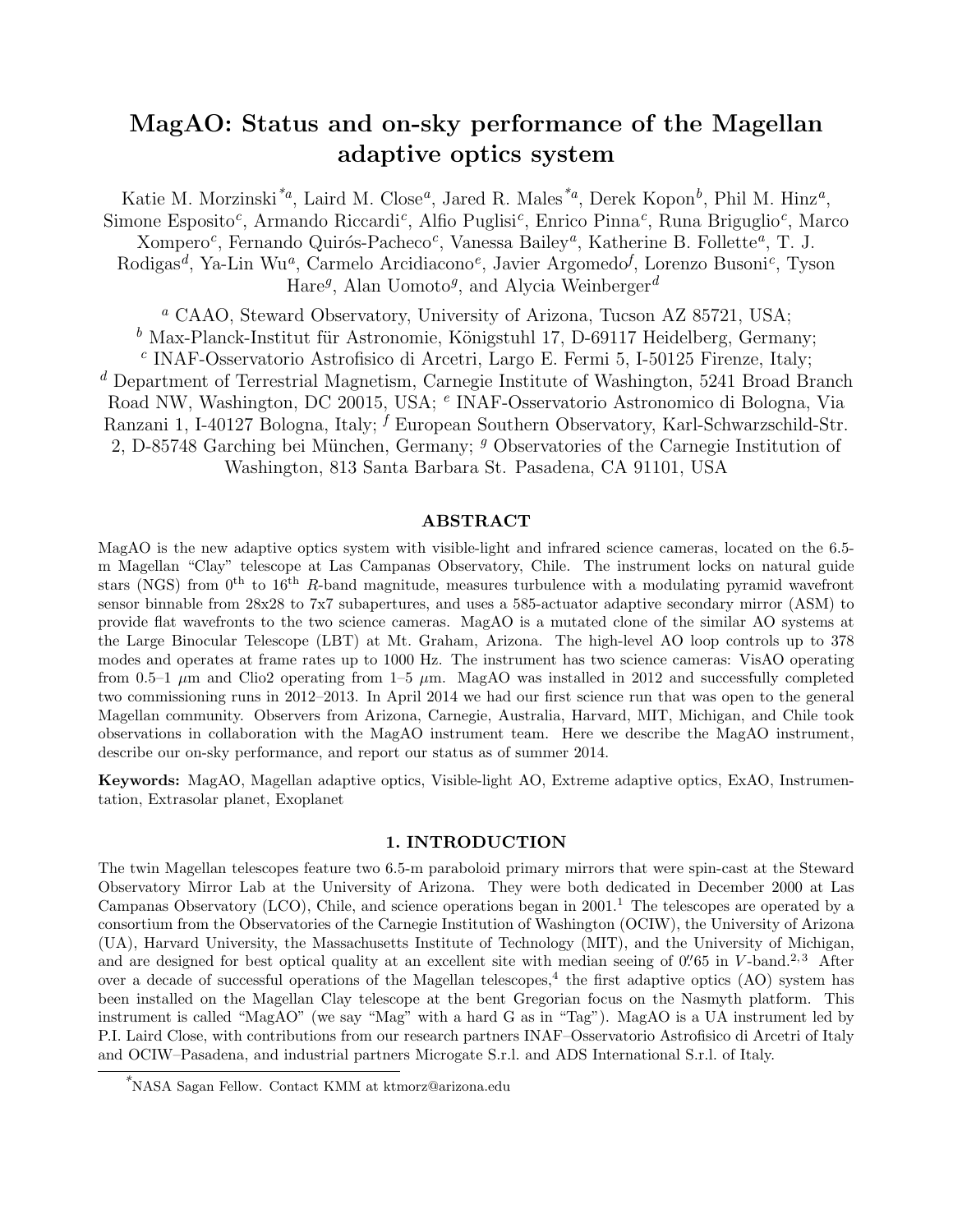# 2. MAGELLAN ADAPTIVE OPTICS

MagAO was designed as a modification of the LBT AO systems FLAO and LBTI,<sup>5</sup> and tailored for visible AO.<sup>6–8</sup> A sketch of the entire MagAO system is shown in Fig. 1. Here we describe the optical, mechanical, and software portions of the AO system.



Figure 1. Sketch of the MagAO instrument. The circle at lower left denotes the 6.5-m-diameter primary mirror of the Clay telescope pointed at zenith. The 85.1-cm-diameter adaptive secondary mirror (ASM) hangs above the primary, and sends light into the pyramid wavefront sensor (PWFS) and science cameras at the folded Nasmyth port (NAS) at the bent Gregorian focus. Within the NAS ring is the W-unit (including the PWFS and VisAO), while Clio2 is mounted externally. The exploded view at lower right shows that the starlight from M3, after it enters the NAS unit, is split between the IR science camera Clio2, the visible science camera VisAO, and the Pyramid WFS. Inset at upper right: CAD drawing of the NAS with the W-unit and Clio2. The instrument as built contains 4 electronics boxes mounted on the outer edge of the NAS ring as shown in the CAD drawing, not the 3 shown in green. The entire NAS ring rotates as the telescope tracks, with the full 360 degrees allowed.

### 2.1 Pyramid wavefront sensor

The pyramid wavefront sensor (PWFS) was first proposed for astronomical adaptive optics by Ragazzoni (1996),<sup>9</sup> who noted the ability of the PWFS to operate in a wide range of seeing conditions and natural guide star (NGS) magnitudes due to its inherent flexibility. The pyramid benefits from closed-loop operation in which wavefront compensation provides a reduced reference spot size; in this condition PWFS has an enhanced sensitivity with respect to an equivalently spatial-sampled Shack-Hartmann sensor.<sup>10</sup> We realize the pyramid flexibility with MagAO through binning the pixels on the WFS CCD, modulating the spot on the tip of the pyramid at different amplitudes, and sampling the wavefront at faster (slower) frame rates and gains for brighter (fainter) NGS magnitudes (respectively).

The pyramid wavefront sensor (PWFS) is co-located with the VisAO science camera (see §4.1) on the "Wunit" breadboard. The W-unit is installed on a stiff 3-axis Bayside stage for positioning to micron-level accuracy. The W-unit is shown in Fig. 2 and described in detail in Close et al.<sup>8,11</sup> A more detailed schematic view is shown in Fig. 2, right. The first beamsplitter is fixed, and transmits the  $\lambda > 1 \mu m$  light to the infrared science camera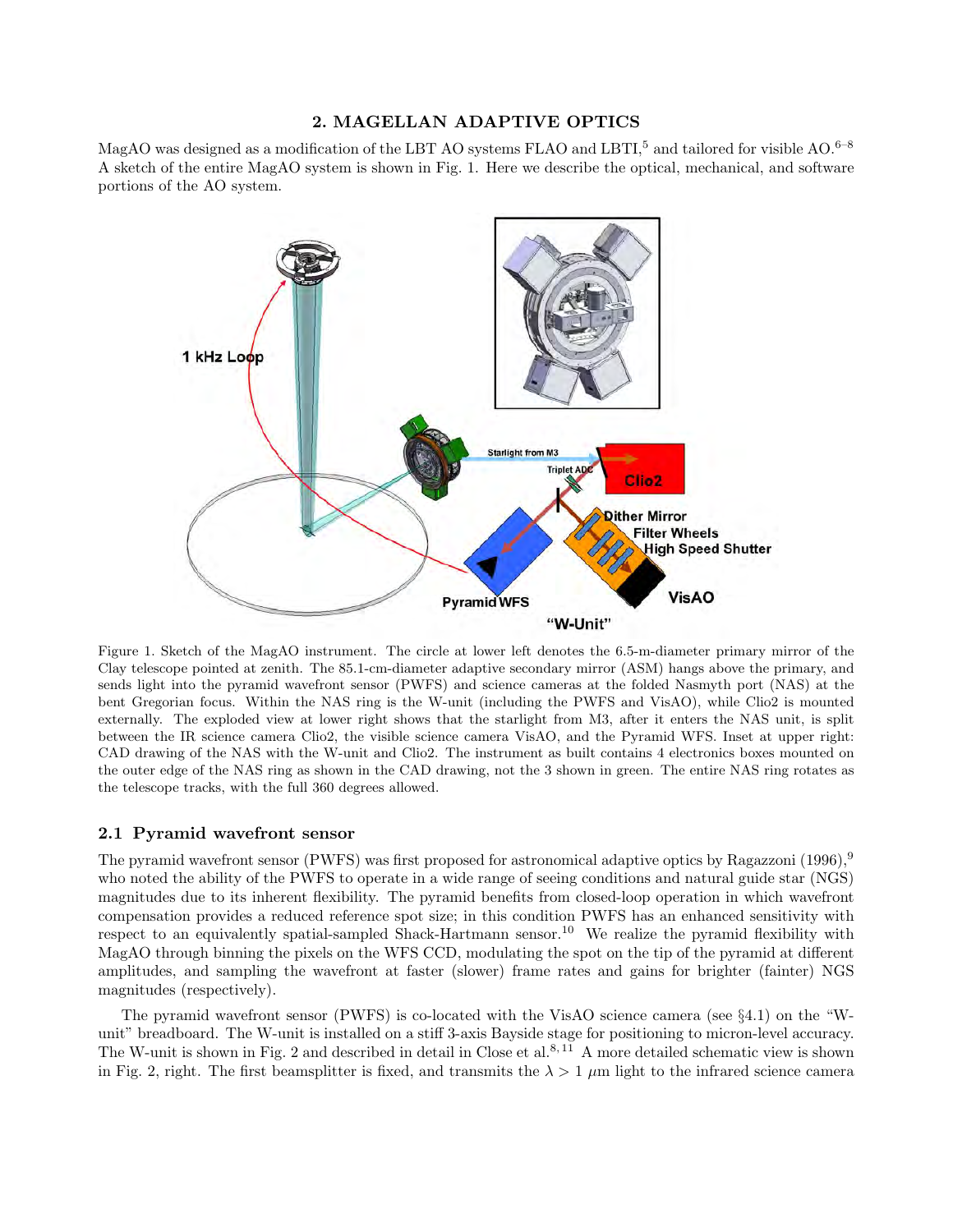Clio2, and reflects the shorter wavelength light into the W-unit. A second beamsplitter is located on the Wunit itself and transmits a selectable portion of the visible light to the PWFS, and reflects the remainder to VisAO. A triplet atmospheric dispersion compensator (ADC) is common to both the PWFS and VisAO,<sup>12</sup> while a K-mirror "re-rotator" on the PWFS channel keeps the pupils aligned as the telescope tracks. The W-unit is located inside the Nasmyth ("NAS") ring, and rotates with the NAS unit. A PI tip-tilt mirror on a piezo stage is used to modulate the spot on the tip of the pyramid. The frequency and amplitude of the modulation are parameters chosen for the seeing conditions and guidestar brightness, based on a look-up table calibrated during commissioning.



Figure 2. The W-unit containing the PWFS and VisAO. Left: This view is from the side that is nearer the telescope. The infrared light passes straight through the beamsplitter at top left to Clio2 (not shown, would be behind black structure at top left). The visible light is split between the PWFS arm (shown in red) and the VisAO arm (shown in blue). Right: Schematic of the W-unit containing the PWFS and VisAO (somewhat upside-down related to Fig. 2). Here, light enters from M3, is reflected off the Clio2 beamsplitter, and enters at the bottom. The triplet ADC corrects atmospheric dispersion before the light is split between PWFS and VisAO via a selectable beamsplitter. Then the PWFS light travels to the right, off a PI mirror providing the modulation, through the K-mirror re-rotator that keeps the pupils upright, to the pyramid where the pupil is split into 4 pupil images on the CCD 39. The VisAO light travels to the left, off a fine-steering gimbal mirror, through the VisAO filters, to the VisAO CCD 47.

The diffraction-limited spot at the tip of the pyramid is  $30 \mu m$  in diameter under good seeing and bright NGS conditions, while the tip of the glass pyramid itself is 6  $\mu$ m across.<sup>13</sup> However, atmospheric dispersion can extend the spot up to 2000  $\mu$ m.<sup>14</sup> Therefore, a novel triplet ADC was developed<sup>12</sup> to allow for the MagAO PWFS and VisAO to achieve excellent performance across to a wide range of zenith angles.

The PWFS CCD is an e2v CCD 39 with SciMeasure Little Joe electronics, with 80x80 pixels that are read with four amplifiers. The frame rates are selectable up to 1053 Hz, and the pixel rate is up to 2500 kHz. The gains can be varied from ∼0.5 e<sup>-</sup>/ADU up to ~12.5 e<sup>-</sup>/ADU. Thus we can adjust the frame rate and gain to lock on a star as bright as  $0^{th}$ -mag. NGS  $\alpha$  Cen A (see Males et al.,<sup>15</sup> these proceedings), and as faint as  $R\sim16^{th}$ -mag. (see Fig. 8), without any adjustments to the optics.

The PI mirror is commanded with equal stroke in X and Y, which causes the spot to modulate in a circular pattern centered on the the tip of the pyramid. The frequency of modulation of the PI mirror is matched to the frame rate of the CCD 39, and the amplitude is selected from a lookup table to adjust the "optical gain" for the seeing conditions and number of K-L modes being corrected by the top-level AO loop. That is, a larger amplitude of modulation is required under poor seeing conditions or for faint guide stars with only a lower-order correction applied, because the spot size is larger and therefore the optical gain (the WFS output related to the phase aberration input) would be reduced if the spot were modulated only a small amount about the tip of the pyramid.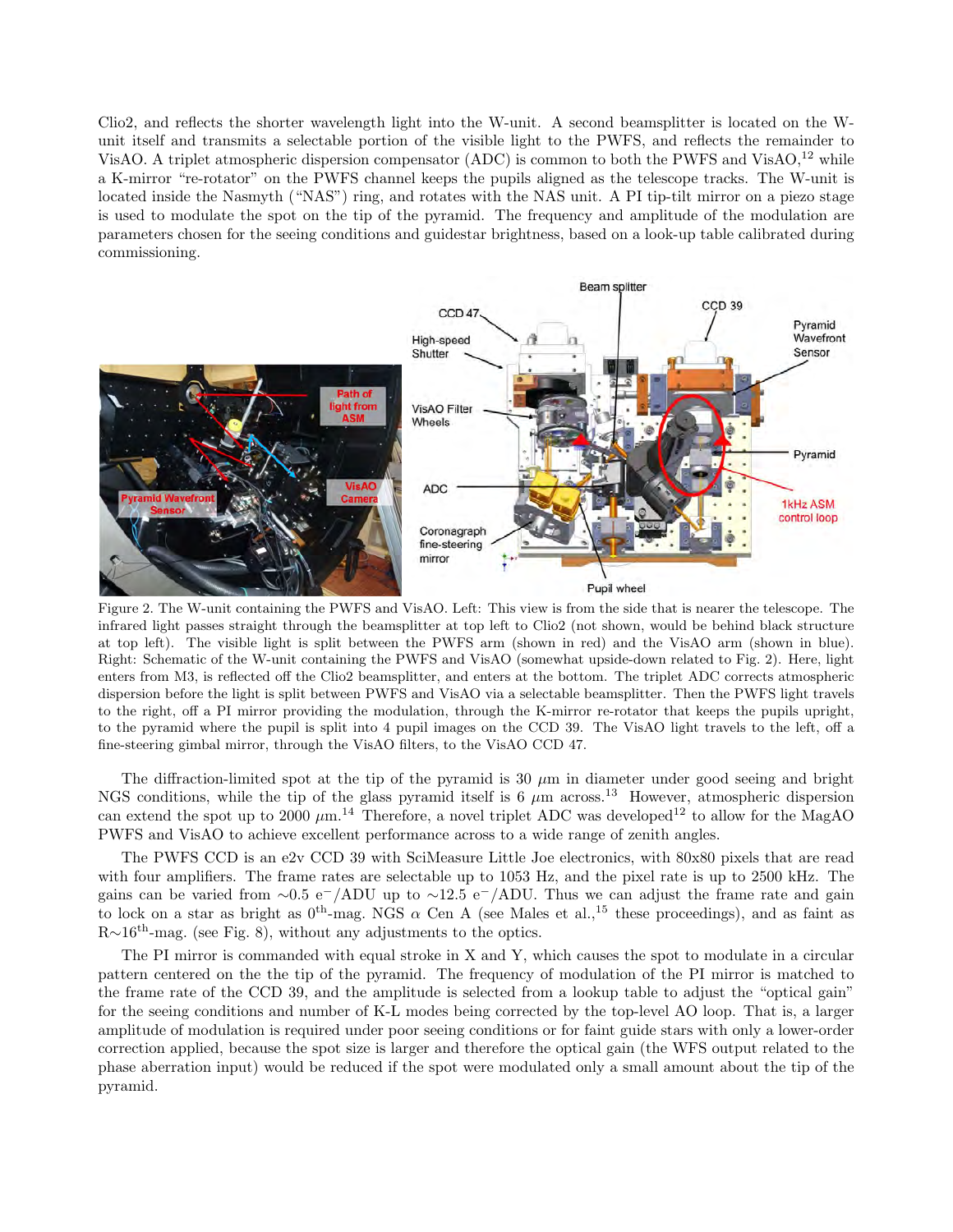### 2.2 Adaptive secondary mirror

The wavefront is corrected by a 585-actuator adaptive secondary mirror (ASM), a concave ellipsoid at the Gregorian secondary position of the Clay. The MagAO ASM is a second-generation mirror, shown in Fig. 3. The thin shell (TS) is 85.1 cm in diameter and 1.6 mm thick of Zerodur glass. 585 magnets are glued to the back, and they fit into 585 holes cored in the Zerodur reference body, with capacitive sensors that sense the positions of the actuators to 2–5 nm rms position accuracy. The position is controlled by a 70 kHz control loop, with a response time  $\lt 1$  ms.<sup>7, 16, 17</sup> The ASM thin shell was polished at the Steward Observatory Mirror Lab before the thinning process to an optical quality that, after simulating actuator compensation with negligible force, resulted to be better than 20 nm wavefront error (WFE) rms (Martin et al. (2006), Shell A<sup>18</sup>). The shell shape in operation (after thinning, magnet gluing, and actuator compensation) was qualified during the Optical Acceptance Test in Arcetri and resulted in 30 nm rms residual WFE.



Figure 3. The MagAO ASM. Top: the thin shell (85.1 cm in diameter, 1.6 mm thick) being lifted out of the aluminizing chamber at Steward Observatory Mirror Lab. Bottom left: Inspecting the ASM for damage at the LCO clean room after safe transport to Chile (no damage was found). Bottom right: The ASM tilted on its handling cart at the LCO clean room, to conduct operational tests, after safe transport to Chile.

### 2.3 Software

The AO subsystems on MagAO use software and firmware essentially identical to those used for the FLAO and LBTI AO systems at the Large Binocular Telescope (LBT), Arizona. As such, the descriptions here are brief and further details can be read in the Arcetri and LBTO documentation for the FLAO and LBTI AO systems, respectively.

The pyramid pupils are imaged on to the CCD 39 which is read out using SciMeasure Little Joe electronics, and processed by the Microgate BCU 39 (basic computing unit) frame grabber. The BCU 39 calculates slopes, which are then sent via a proprietary fiber optic "fastlink" to a cluster of BCUs which perform the reconstruction and control the ASM. Thus the real-time AO calculations are computed in the BCU control electronics programmed by our partners at Microgate and ADS. For more details please see Biasi et al. (2003).<sup>19</sup>

The ASM is commanded via Karhunen-Loève (K-L) mirror modes which are calculated by our partners at Arcetri and calibrated through measurements of the interaction matrices at the telescope by means of the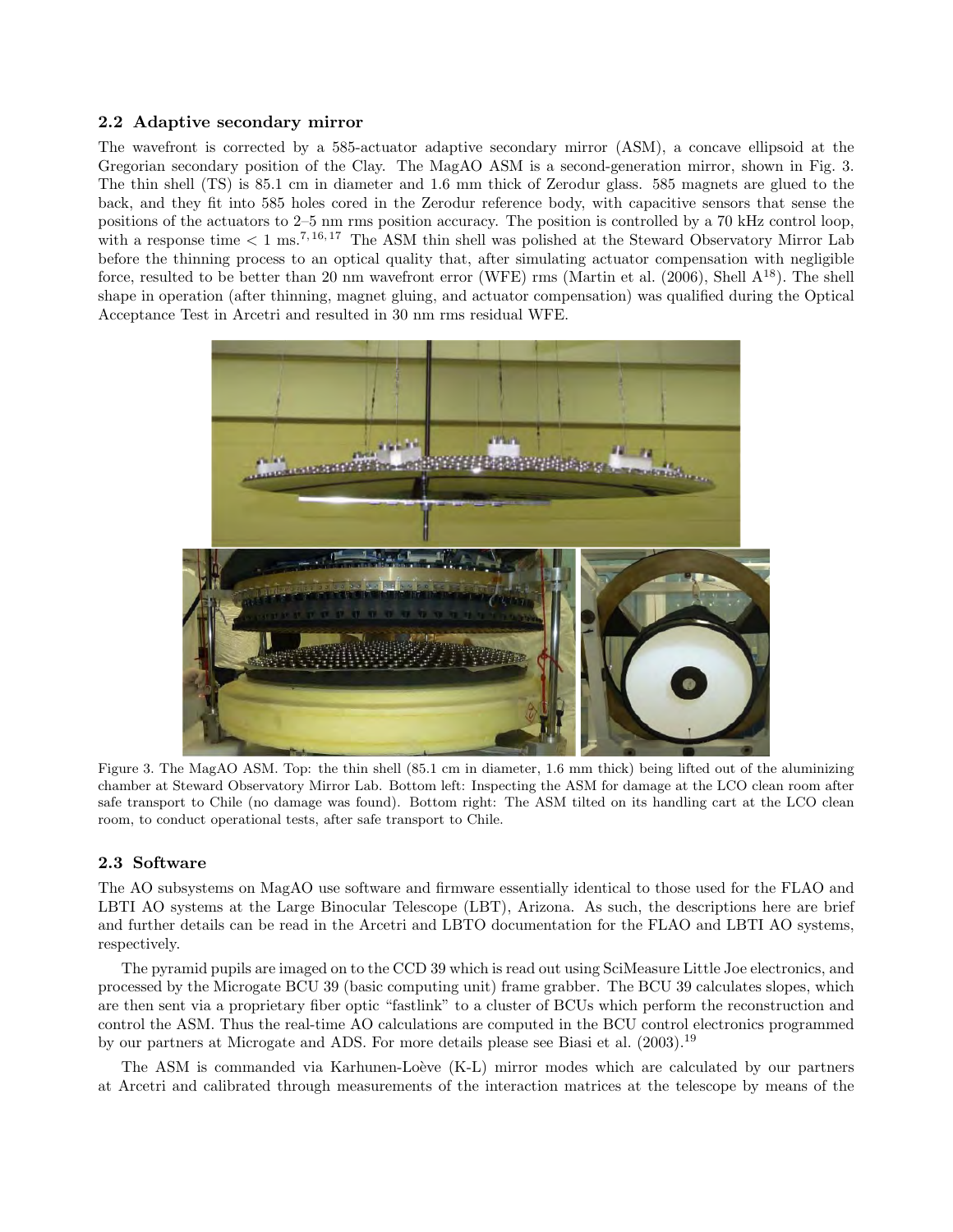Calibration Return Optic (CRO, see §3.1). The K-L modes are chosen because they best match the modes of the mirror and the power spectrum of Kolmogorov turbulence. Details of the generation and calibration of the mirror commands are described in Quirós-Pacheco et al. (2010).<sup>20</sup>

The top-level AO software is also an LBT clone, and consists of a supervisor process that monitors the other AO processes as state variables, as described in Fini et al. (2008).<sup>21</sup> The ASM and PWFS are subsystems that are controlled by their own processes and communication protocols between them are rendered with the "Message Daemon" diagnostics and telemetry streams between the various hardware, firmware, and software components.

### 3. MagAO OPERATIONS

Because MagAO has its own secondary mirror that is not used for other instruments at Magellan, we currently operate under a model designed to minimize secondary mirror change outs. Therefore, our science runs are of order 1 month in duration, occuring on the order of twice per year. The first commissioning run (Comm1) was in Nov.–Dec. 2012, the second (Comm1) in Mar.–April 2013, and the first community-wide science run was in Mar.–April 2014. The second community-wide science run will be in Nov.–Dec. 2014. Installing the secondary mirror and the instrument takes 1–2 days, including engineering night time required to calibrate the active optics. The MagAO guider is integrated into the NAS and is the only part of MagAO mainained by the Magellan staff at LCO.

### 3.1 Calibration

The MagAO ASM, like the LBT ASMs, is a concave ellipsoid, and thus has an intermediate focus just below it when hanging above the telescope at zenith. Therefore, we can calibrate the interaction matrices using a calibration source that also samples the whole optical train up to the secondary mirror (excluding the primary mirror). Figure 4 illustrates the set-up. The calibration return optic (CRO) is a retro-reflector-like optic that sits at the direct focus of the ASM (∼1 m below it) and is illuminated by a laser launched from the W-unit. The alignment of the ASM to the optical axis of the telescope is done by sighting along the axis from the NAS focus. Interaction matrices are then taken of each K-L mirror mode with the CRO during daytime or nighttime. Care is taken not to vibrate the telescope or slam doors in the dome. The detailed procedure for calibrating the interaction matrices is described in Esposito et al.  $(2010).^{22}$ 

# 3.2 Opto-mechanical control loops of MagAO

As AO systems have matured, they have developed a high level of complexity. To illustrate, MagAO has several opto-mechanical control loops running at all times. These are listed here and some are represented in Figs. 5–6. Note that this is only a brief highlight, and that many more servo loops are not described here.

- Top-level AO loop: Runs up to 1 kHz, measuring PWFS slopes, reconstructing phase with the BCU, and sending commands to the ASM.
- Camera lens loop: Runs at ∼1 Hz, keeping the position of the pyramid pupils illuminated on the same pixels on the CCD 39 to a precision of 0.1 pixel.
- ASM loop: Runs at 70 kHz, with capacative sensors controlling the positions of the actuators to 2–5 nm rms precision.
- Telescope off-loading: Low-order phase errors measured by the AO system are integrated until they meet a threshold to send to the telescope; a typical frequency is ∼1 Hz for tip/tilt, ∼0.01 Hz for focus.
- Active optics: Correction of the primary mirror figure and collimation is done once per new target acquisition, or less often if the slew is small. A Shack-Hartmann WFS in the MagAO guider is used to measure the correction required.
- VisAO coronagraph guider (optional): When using the coronagraphic spot on VisAO, this loop measures the position of the ghost and keeps it stable via moving a gimbal mirror, at roughly ∼0.1 Hz, in order to keep the star centered behind the coronagraph mask.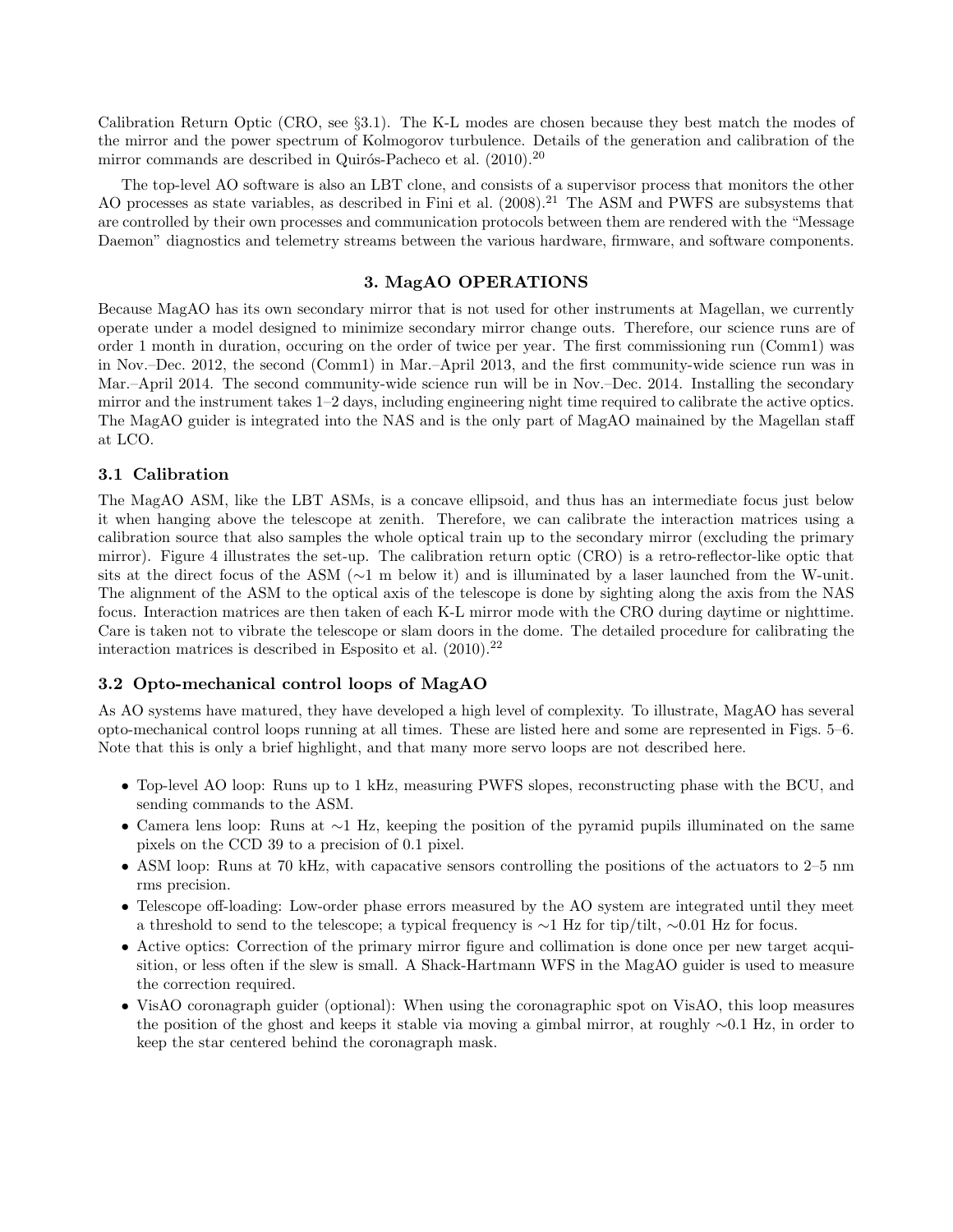

Figure 4. Alignment of MagAO. At right is a diagram of the optical path, including the intermediate focus located just below the ASM (base diagram from http://www.lco.cl/telescopes-information/magellan/, see Shectman 1994<sup>23</sup> for more on the Magellan Clay optical design). At center is a photo of the W-unit mounted on the NAS, without Clio2 so that there is a clear sight to the ASM from the NAS platform. At left is a photo of the video camera set-up to align the ASM with the telescope optical axis. The NAS ring with a string cross-hair is clearly seen at the center of both photos.

|                                                |                                                                                            |                                                                           | over your Division of States                |                                | NAME AND POST OFFICE ADDRESS OF TAXABLE PARTY.                                   |                                                                      |                                                            |
|------------------------------------------------|--------------------------------------------------------------------------------------------|---------------------------------------------------------------------------|---------------------------------------------|--------------------------------|----------------------------------------------------------------------------------|----------------------------------------------------------------------|------------------------------------------------------------|
|                                                |                                                                                            |                                                                           |                                             | I am think markets.            |                                                                                  |                                                                      |                                                            |
|                                                |                                                                                            |                                                                           | <b>College Street</b>                       | <b>Come to Secretary Lives</b> | and I had you think                                                              |                                                                      |                                                            |
|                                                |                                                                                            |                                                                           | <b>Room, MALCON AV.</b>                     |                                | <b>Committee Books, Street, Law Committee Street &amp; Street</b>                | <b>Delaware - The Little Way Little</b>                              |                                                            |
|                                                |                                                                                            | . View realizes argilla                                                   | <b>All Conditions</b>                       | $-100$<br>$-1424$              | -<br>Anyon Photo                                                                 | <b>CONTRACTOR AND</b><br><b>Die Street van I</b><br><b>SIA</b><br>ــ | <b>Art Aves Bldg.</b>                                      |
|                                                |                                                                                            | The Corp. parts                                                           |                                             |                                | <b>M. C. Lewis 141</b>                                                           | <b>SALES MA</b><br><b>HATAL</b><br><b>W. L. KISHLIK</b>              | <b>Service State</b>                                       |
|                                                |                                                                                            |                                                                           |                                             |                                |                                                                                  |                                                                      | $-1414$                                                    |
|                                                |                                                                                            | <b>Continued</b>                                                          |                                             |                                |                                                                                  |                                                                      | <b><i>Children</i></b>                                     |
|                                                |                                                                                            | X Smatteripum                                                             |                                             |                                |                                                                                  |                                                                      | <b>September</b>                                           |
|                                                |                                                                                            |                                                                           |                                             |                                |                                                                                  |                                                                      | <b>WE Reported</b>                                         |
|                                                |                                                                                            |                                                                           |                                             |                                |                                                                                  |                                                                      | <b>Purchase Kang room of</b><br>-                          |
|                                                |                                                                                            | X How pastes phenoxy                                                      |                                             |                                |                                                                                  |                                                                      | <b>Contractor</b><br><br>۰                                 |
|                                                |                                                                                            | tion D FECK 108 CF A IN \$                                                |                                             |                                |                                                                                  |                                                                      | -<br><b>Christmas</b><br>m                                 |
|                                                |                                                                                            | Dark 13,77 Ck 8 to Cr. 8 to 6                                             |                                             |                                |                                                                                  |                                                                      | <b>Program and in</b><br>                                  |
|                                                |                                                                                            | Duen: 13 77 CK 9 08 CY 8 to 8<br>Dum, 1.3 77 CH 5.06 CF 6 18 8            |                                             |                                |                                                                                  |                                                                      | <b>Program Ad</b><br>m<br>-<br><b>State Street, Square</b> |
|                                                |                                                                                            | Averages: Alenator 1.1 T7, size of                                        | Lake (Wash, Listhon City.) Among stored     |                                |                                                                                  |                                                                      | -                                                          |
|                                                |                                                                                            | <b>DATA: B ON DIR y: ILDS</b>                                             |                                             |                                | June of the United States Services                                               | <b>Take Ohmi, Johns Dr., Drawskiel</b>                               |                                                            |
|                                                | and the column resource in the column                                                      |                                                                           |                                             |                                |                                                                                  |                                                                      |                                                            |
|                                                |                                                                                            |                                                                           | <b>Mexicanon X</b>                          |                                | <b>Married Wooder</b>                                                            | <b>Michael Trees</b>                                                 |                                                            |
| Paul value (21 - 8 14 5 V 20 V                 |                                                                                            |                                                                           | WESTMINGTOWN-VERSEX                         | Northernon Solders 4759441     | SaleTonyPropriet/Child, 25x433                                                   | <b>September 2010</b>                                                |                                                            |
|                                                |                                                                                            | <b>News Names</b>                                                         | <b>WESTERN TOWART I</b>                     | <b>SunFLTENBURE II</b>         | <b>Numbers</b>                                                                   | <b>Facercularized</b>                                                |                                                            |
| Wege row 5.538m (E)                            |                                                                                            | <b>Bases Inc.</b>                                                         |                                             |                                |                                                                                  |                                                                      |                                                            |
|                                                | Market skips, point treasmants (Acoustica), N.Y. ( FL / FL / NL)                           |                                                                           |                                             |                                | Ship Refereb.   of reflect concerned)   1991 Womprey Schwart = 1991   New Orlean | <b>Real Product</b><br><b>WELL BUILD</b>                             | -                                                          |
| Total in orming logric. LTA 7 photons/suitures |                                                                                            | Pupils: 201, Bratist 43 box in<br><b>Required's long for</b>              |                                             |                                |                                                                                  |                                                                      |                                                            |
| Editorialisti magnitude w 18.3                 |                                                                                            |                                                                           |                                             |                                |                                                                                  |                                                                      |                                                            |
| <b>Addressed</b>                               |                                                                                            | ling auto reterints.                                                      | <b>Power Controller</b><br><b>COSTA</b>     | <b>Mindsall</b>                |                                                                                  | <b>Randaley The R</b>                                                |                                                            |
|                                                |                                                                                            |                                                                           | <b>COMP</b>                                 | <b><i>NTATE OFFICERS</i></b>   |                                                                                  | <b>CENTRAL</b>                                                       |                                                            |
| <b>Buildings</b>                               |                                                                                            | Shift pupils:                                                             | Filter wheel 5                              |                                |                                                                                  | Paul 136.8                                                           | œ<br><b>Filterwheel 3</b>                                  |
|                                                | THE V. SECOND VALUES IN THE 29 YEAR OLD FIRE WAS CITED.                                    | <b>A MARINEZIA</b><br><b>THE PERSONAL PROPERTY OF A PERSONAL PROPERTY</b> | Filter wheel 2<br>Filter sellent 3          | Paradoxe Vienes                |                                                                                  |                                                                      |                                                            |
| <b>NAMESHOW</b>                                | (Apr) 3704 Y782014 04 88 96 05 12 451 550                                                  | FAST a Processed 1 cycles of it                                           | <b>MANA (Reck)</b>                          |                                |                                                                                  |                                                                      | <b>Filling College St.</b><br><b>BARS, TASHS</b>           |
| <b><i><u>CAMERAGE</u></i></b>                  | INFO 2704777/2014 04:04 06:05 13 5 67011                                                   | FREY is Processing Liquides of 2                                          | <b>Compassions</b>                          |                                |                                                                                  |                                                                      | The Kilk service.<br><b>APR &amp; 1.5</b>                  |
| <b><i><u>ANTINGER</u></i></b>                  | ENRY 2704 FRI (2014 NA 28 IN DI 34 ST4540)                                                 | HAST a Processional A startles at 2<br>FAST is Proceeded 1 Cycles of 2    | <b>Faced</b>                                | Pendan X -                     |                                                                                  | <b>Camaraiana</b>                                                    | <b>Suite of</b><br>fires that this                         |
| <b><i><u>STORES BOOTS</u></i></b>              | (NET 2704785) 2014-04-08 16:25:35 ENLINO)<br>INFO 2724 FEM PER POLK ON DE DE 25 34 PADENTE | FAST in Phispinismit 1. cyclins of 2                                      | To IR low level                             | ×                              | THAT WE COME THE TANK OF                                                         | <b>Post N. L.L.</b>                                                  |                                                            |
| <b>AutoRate Print</b>                          | INFL 2704793(2014-04 DK 26-25 37.876941)                                                   | FAXY a Processed 3 cycles of \$                                           | <b>Fuld Incover</b>                         |                                |                                                                                  | Fass V: F&                                                           |                                                            |
| <b>BURNER COMPANY</b>                          | (NP) 27047912014 84 06 16 15 16 97414)                                                     | <b>TASTA PROCESSES</b> & Cycles of &                                      | Culto state                                 |                                |                                                                                  |                                                                      |                                                            |
| <b><i><u>PORTHER</u></i></b><br><b>BARTESY</b> | (NE) 270-8524 (231.4 SA OR 98 US 49 MAIL17)                                                | <b>TALLA Primaries 1 Cycles of 2</b>                                      | Cube Habite                                 |                                |                                                                                  | <b>Kids In</b>                                                       | <b>EVID 41</b>                                             |
| <b>SAMANDAL</b>                                | IMF) 2/154826(2014-64 OK 34 ON 45 447345)                                                  | E lo celero 2 Santrante a Takan                                           | <b>Royaude Keppin</b><br><b>NAVEW LANGE</b> |                                |                                                                                  | Kening 253.7                                                         | <b>Rental Marshall</b><br>Time 12                          |
| <b><i><u>ALCOHOL: N</u></i></b>                | INFL 2754X32(2014-04 OR 24 th 42 Senata)                                                   | FAST & PISCIELLER 1 Virginia of 2<br>FAIT > Processed 1 cycles of 2       |                                             |                                | <b>USA</b>                                                                       | Frank Will                                                           |                                                            |
| <b>LONGITA COMPANY</b>                         | INFL. 270440403514-04-08-94 etc.43 europe).                                                | <b>ART A POURSES &amp; Cycles of &amp;</b>                                | <b>Buent Leties</b>                         |                                |                                                                                  |                                                                      |                                                            |
| <b><i><u>CAMBRONT</u></i></b>                  | INFL. 2-10404-020-A Dd 698 24.60; as 3 2 W/12                                              | FAIT a Processor: 1 varies of 21                                          | Ads wheel I.                                |                                |                                                                                  | <b>West met derritere</b>                                            |                                                            |
| <b>CONTRACTOR</b>                              | INC. I THANK WEAPER IN IN ITS RESIDENCE.<br>ON! ITSAERICALS IN HER IS 20 YOURS             | <b>EAST = Processed</b> A system of it                                    | Adv several 2                               |                                |                                                                                  |                                                                      | <b>KING 318</b>                                            |
| <b><i><u>ANGLES OF A</u></i></b>               | THE PERSON NAMED IN COLUMN 2 IS NOT THE OWNER.                                             | FAST a RECEIVED 1 LEWIS OF A                                              | ADC hulered                                 |                                |                                                                                  |                                                                      | <b>N Past. A 18</b>                                        |
| <b><i><u>Sunday Corporation</u></i></b>        |                                                                                            |                                                                           | <b>Kystein beide</b>                        |                                |                                                                                  |                                                                      |                                                            |
|                                                |                                                                                            |                                                                           | <b>Guila Anticheti</b>                      |                                | Almuth 1                                                                         |                                                                      | 23m HA                                                     |
|                                                |                                                                                            |                                                                           | Optical Labsas,                             |                                | <b>Stirakt</b>                                                                   | 10.2                                                                 |                                                            |
|                                                |                                                                                            |                                                                           | <b>MAD Render I</b>                         |                                |                                                                                  |                                                                      |                                                            |
|                                                |                                                                                            |                                                                           |                                             |                                |                                                                                  |                                                                      |                                                            |

Figure 5. The PWFS and ASM control GUIs in regular AO operation.

# 3.3 On-sky operations

The control room has 4 operator stations: the telescope operator (staffed by LCO), the AO operator (staffed by the MagAO team), the Clio2 operator, and the VisAO operator. The Clio2 and VisAO operators are currently staffed by the MagAO team, but experienced observers can now operate the science cameras themselves, and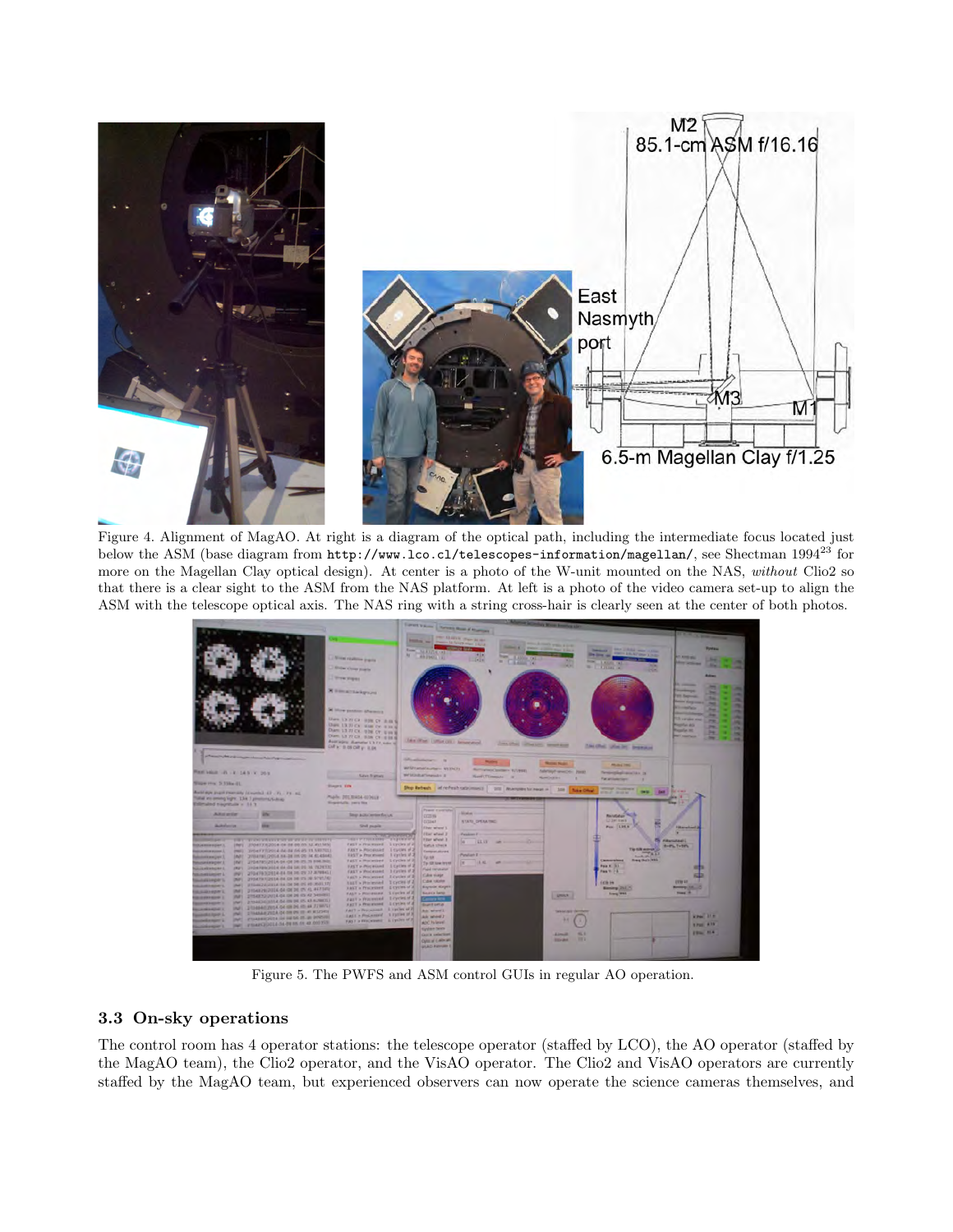

Figure 6. The W-unit board GUI, showing an overview of the loop status. From this diagram, the AO operator can observe: the selectable filter chosen to split the visible light between PWFS and VisAO; the CCD 39 binning and frequency (which are chosen according to seeing conditions and NGS magnitude); the amplitude and modulation frequency of the PI mirror; the VisAO science camera parameters such as the science filter and the binning and frame rate of the CCD 47; the position of the camera lens as a diagnostic of the camera lens loop; the health of the triplet ADC and the re-rotator K-mirror; the positions of the bayside stages (which change in X and Y when Clio2 nods and in Z when Clio2 focuses); and the rotation of the NAS ring.

user manuals and GUIs are being updated to allow this model to become the norm.

The two science cameras, VisAO and Clio2, are separated by a dichroic beamsplitter; therefore, they can be used simultaneously to take visible-light and infrared images of the same star. Clio2, often operating at thermal wavelengths where sky background is high, must nod as frequently as every few minutes at  $M'$ -band. Clio2 nods by sending pointing offsets to the telescope. These are then counter-acted by the Bayside stages moving to keep the star on the tip of the pyramid, with feedback from the PWFS. Because the AO loop must briefly pause for the Clio2 nods but the VisAO operator may be unaware of the upcoming pause, VisAO data are time stamped with AO loop status (closed, open, or paused) so that the open-loop frames can be discarded in data reduction. VisAO integrations are typically 60 seconds or less, so the interuption is usually minimal. Additionally, we coordinate between the VisAO and Clio2 operators, including prioritizing one camera for each observation, to help determine parameters such as nod frequency.

Visiting astronomers can choose to observe with VisAO, Clio2, or both. For stars brighter than about R∼8, the PWFS receives ample photons from the NGS at 1 kHz such that there is no penalty in AO performance associated with sending half the light to VisAO; thus, VisAO data comes for "free." For stars fainter than this, selecting the bright-star beam splitter may degrade the AO performance by running slower, binning the CCD 39 pixels, and controlling fewer modes; so the astronomer must make a choice about whether to split the visible photons between VisAO and PWFS or to send them all to the AO system. All IR light  $(\lambda > 1 \mu m)$  is always being sent to Clio2, so when the astronomer prioritizes VisAO data, they may also obtain Clio2 data if desired.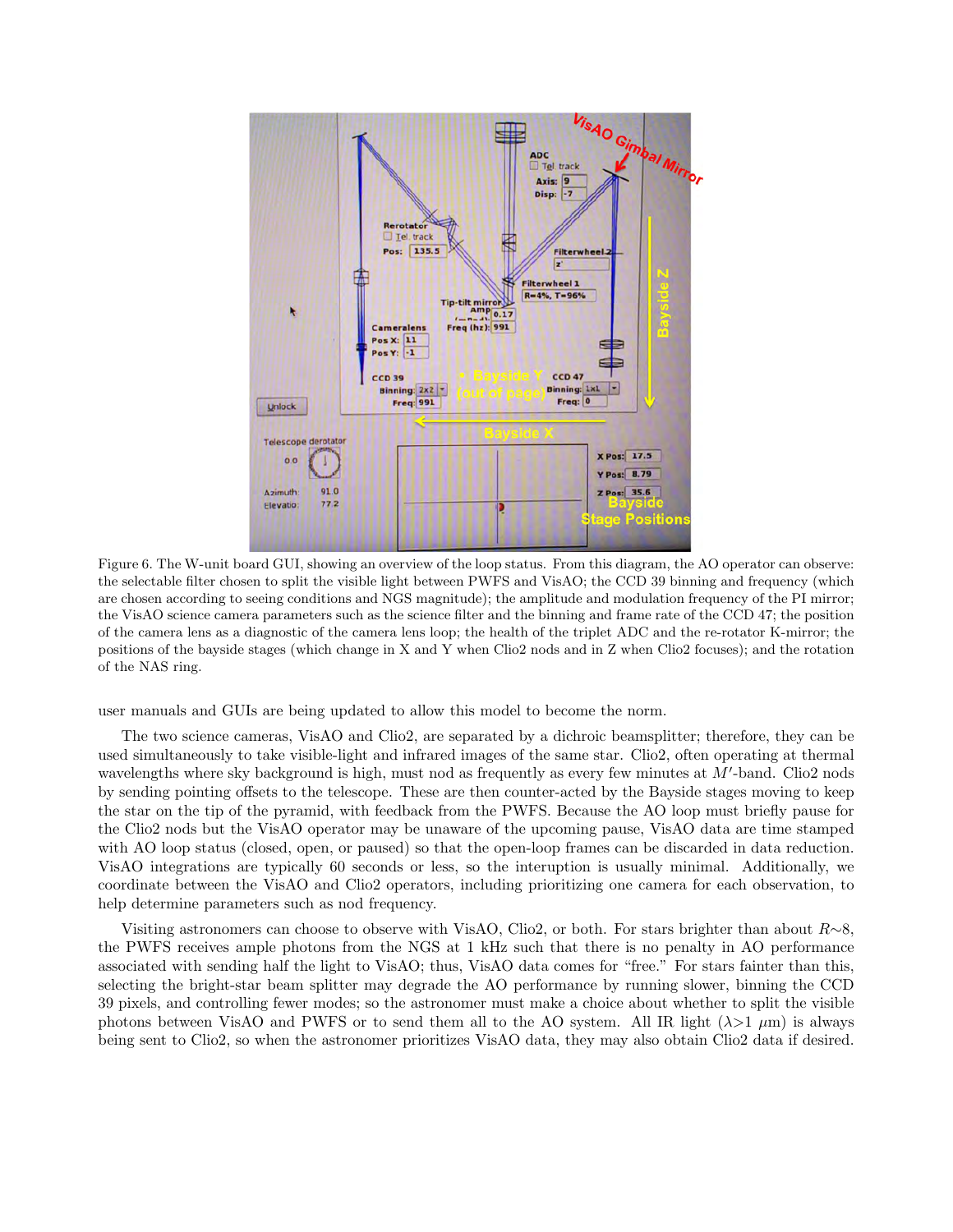### 4. SCIENCE WITH MAGAO

### 4.1 VisAO visible-light AO camera

The VisAO science camera is an e2v frame transfer CCD 47 with SciMeasure Little Joe electronics, with 1024x1024 pixels that are read with two amplifiers. The frame grabber is an EDT PCI card. VisAO is mounted on the W-unit with only a few non-common-path optics from the PWFS, and the two are coupled in motion on the Bayside XYZ stages, so that the resultant image quality on VisAO is closely coupled to the performance of the PWFS. An exhaustive characterization of the CCD 47 is available in Males (2013).<sup>24</sup>

VisAO has two selectable wheels: a filter wheel containing the Sloan filters  $r', i', z'$ , and  $Y_s$  as well as narrowband filters for spectral differential imaging (SDI) mode. A Wollaston prism can be inserted to accomplish SDI in H $\alpha$ , [OI], and [SII]. Finally, a saturation-suppressing occulting spot of radius 0. I is available. A preliminary description of the VisAO photometric system is available in Males  $(2013)^{24}$  and Males et al.  $(2014).^{25}$  See Close et al. (these proceedings<sup>11</sup>) for a review of the exciting visible wavelength science being done with this system.

### 4.2 Clio2 infrared AO camera

Clio2 (P.I. Phil Hinz, UA) has been relocated to Magellan from its initial home at the MMT at Mt. Hopkins, Arizona, where it was developed for imaging low-mass companions at  $3-5 \mu m^{26-29}$  The instrument has two cameras: a wide 28"-field of view camera with 27.5 mas pixels (Nyquist K), and a narrow 16"-FoV camera with 15.8 mas pixels (Nyquist J). Exact values are given on our website (http://magao.as.arizona.edu) as they are updated when new calibration data become available. A suite of IR filters include J, H,  $K_s$ , [3.1 $\mu$ m], [3.3 $\mu$ m], [3.4 $\mu$ m], L, [3.9 $\mu$ m], M', and two neutral density filters. There is also a low resolution (R∼130 at 3.5 $\mu$ m; R∼30 at K) prism with  $0\rlap.{''}06$ ,  $0\rlap.{''}12$ , and  $0\rlap.{''}36$  slits. Two apodized phase plate (APP) coronagraphs for high-contrast imaging at  $L'$  and  $M'$ , and two non-redundant aperture masks (NRM) complete the observing modes. However, the APPs are sized for the MMT pupil and the wide camera, and are currently under consideration for an upgrade.

### 4.3 Science performance

MagAO performance has been excellent from the start, due to careful calibration and the excellent base we have built on with the LBT AO systems. In this section, we present some images illustrating the image quality and AO performance seen on VisAO and Clio2. See Close et al. (these proceedings<sup>11</sup>) for a review of MagAO visible science.

Figure 7 shows two simultaneous VisAO and Clio2 PSFs on a bright  $R∼4$  guide star during Comm1,  $β$  Pic. For results on the planet imaged around this star with VisAO and Clio2, see Males et al.  $(2014)^{25}$  and Morzinski et al.  $(2014).^{30}$  We have been able to flatten the wavefront to as good as 125 nm rms WFE on bright guide stars. After Comm2, we added an upgraded PK50 thermal-blocking filter to improve upon the old BK7 filter to the Clio2 J, H, and  $K_s$  bands, improving our Strehl measurements with Clio2. See Males et al. (these proceedings<sup>15</sup>) for a review of high contrast work with MagAO.

Figure 8 shows the performance of MagAO on the brightest and faintest guide stars.

Figure 9 shows our off-axis capabilities. The guide star is V ∼15 located 15" away (to the upper left of the field), running at 200 Hz. The faintest stars seen in 10 min. are  $K_s \sim 21.4$  and the FWHM of the brighter stars are ∼105 mas.

### 5. SCIENCE HIGHLIGHTS

After two month-long commissioning runs and one month-long science run, MagAO users have thus far published 7 ApJ science papers.25, 31–36 Here we highlight a few results.

The massive stars in the Orion Trapezium cluster were used for astrometric calibrations during Comm1. At the same time, our sharp images were able to resolve, for the first time with filled-aperture long-exposure direct imaging, the binary star Θ 1 Ori C. Figure 10 shows the exquisite MagAO/VisAO images of this 33 mas binary. For more VisAO science, please see Close et al. (these proceedings<sup>11</sup>), Follette et al.  $(2013),^{32}$  Wu et al.  $(2013),^{33}$ and Males et al. (these proceedings<sup>15</sup>).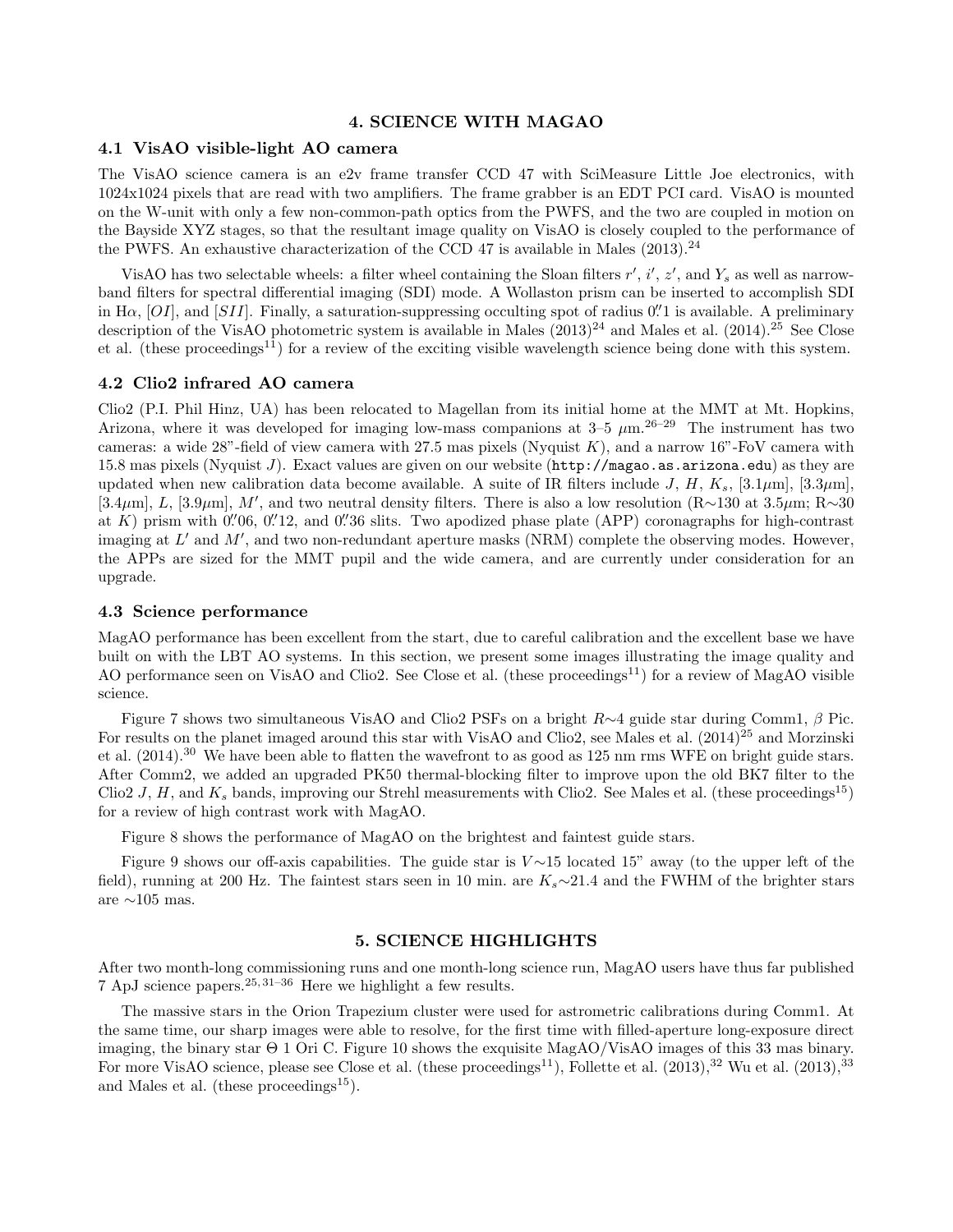

Figure 7. PSFs on a bright  $R\sim4$  guide star with VisAO Y<sub>s</sub> (left) and Clio2 L' (right). 40% Strehl in Y<sub>s</sub> and >90% Strehl at  $L'$  for  $\sim$ 137 nm rms WFE.



Figure 8. Clio2 images when MagAO is locked on its full range of NGS brightnesses. Left:  $0^{th}$ -mag. NGS ( $\alpha$  Cen A) at M'-band, controlling 378 modes and running at 1 kHz. See Males et al. (these proceedings)<sup>15</sup> for the results of this observation. Right: 15.5th-mag. NGS (upper left binary is guide star) at Ks-band, only controlling ∼20 modes and running at ∼100 Hz. Star to lower right is about 5" away from NGS binary and still round.



Figure 9. Off-axis wide field correction in  $K_s$ -band with Clio2. The image is unsharp-masked to bring out the many faint stars seen in the field. This is the Clio2 wide camera and is about 28" across. Image is cropped in the vertical direction; full wide camera FoV is 28" x 14".

High-order adaptive optics instruments such as MagAO are the best way to directly image planets around nearby stars, due to the small inner working angles required. Figure 11 highlights some of the planets that have been directly imaged with MagAO thus far. The first AO image of an exoplanet with a CCD was presented in Males et al.  $(2014),^{25}$  using VisAO to image  $\beta$  Pictoris b (Fig. 11, top left). Wavelength coverage across the thermal IR was also obtained with MagAO, by Morzinski et al.  $(2014)^{30}$  using Clio2 (Fig. 11, top right). Skemer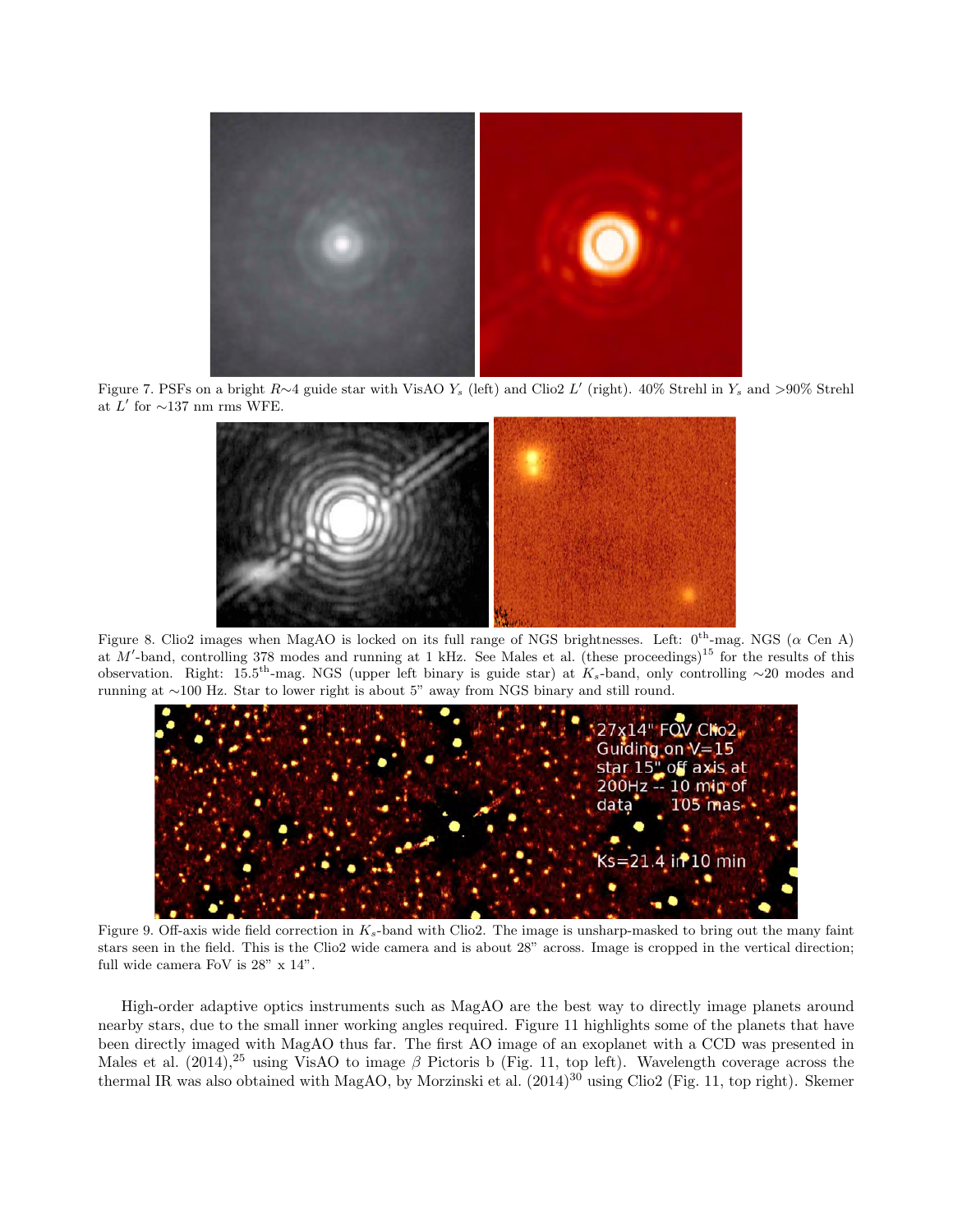

Figure 10. VisAO images of Θ 1 Ori C, a 33-mas binary resolved for the first time with filled-aperture long-exposure direct imaging. Figure taken from Close et al.  $(2013).$ <sup>31</sup>

et al. (2014)<sup>36</sup> imaged the planetary-mass companion 2MASS 1207 b in the thermal infrared methane band at 3.3 µm with Clio2 (Fig. 11, bottom left). Finally, Bailey et al. (2014)<sup>34</sup> discovered a new exoplanet, HD 106906 b, with MagAO/Clio2 (Fig. 11, bottom right).

### 6. FUTURE PLANS

Clio2 upgrades are planned for the near future. These are installing a new detector with better cosmetics, and acquiring new Apodizing Phase Plate (APP) coronagraphs sized for the MagAO pupil and Clio2 narrow camera. For VisAO, we will be obtaining new single-substrate SDI filters (like our current second generation  $H\alpha$  SDI filters) and selectable aperture stops for SDI and wide-field modes. We also plan to mitigate minor vibrations from (1) the MagAO CCD cooling pump and (2) offloads to the secondary vane ends. However, at this time these are quite minor and only affect science when we are attempting 20-mas images as were obtained of Trapezium stars in Comm1.<sup>31</sup> We will also continue to optimize the AO system, with improved gain estimation and control, advanced pyramid WFS techniques, and to adapt the planned LBT upgrades for MagAO ASM and PWFS.

# 7. CONCLUSIONS

MagAO is the first ASM-based AO system in the southern hemisphere. Using our strategy of cloning the successful LBT AO system, we have achieved 125 nm rms WFE on-sky. MagAO is producing exciting science, with 7 ApJ science papers published from commissioning data alone.<sup>25, 31–36</sup> We are in full science operation, providing exquisite diffraction-limited images down to 20 mas to the Magellan-wide community. We have greatly benefited from the AO that came before us, and we continue to have a productive cross-pollination of ideas, tips, and tricks with LBT AO.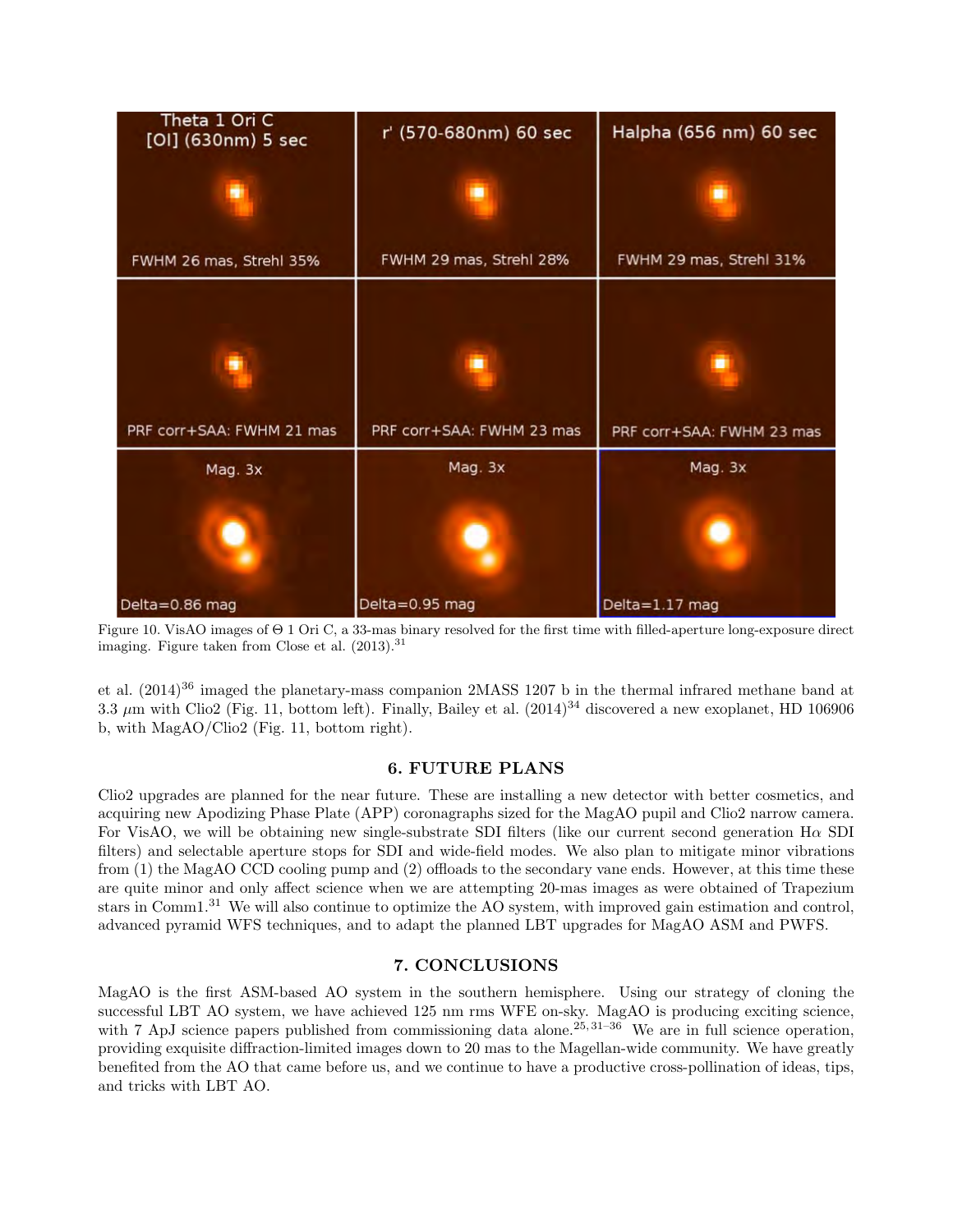

Figure 11. Planetary mass companions imaged with MagAO. Top: MagAO images of extrasolar planet  $\beta$  Pic b. Top left: VisAO Y<sub>s</sub> image. Top right: Clio2 M' image. Images taken from Males et al. (2014).<sup>25</sup> Bottom left: Clio2 3.3  $\mu$ m image of 2MASS 1207 b, a planetary-mass companion to a brown dwarf. This work also demonstrates the off-axis guiding capabilities. Figure taken from Skemer et al.  $(2014)$ .<sup>36</sup> Bottom right: Clio2 L' image of HD 106906b, a MagAO-discovered exoplanet. See Bailey et al. (2014) for more details.<sup>34</sup>

### ACKNOWLEDGMENTS

MagAO was built with support from the NSF MRI, TSIP and ATI programs. LMC's work is supported by NASA Origins program (now XRP) and NSF AAG program. KMM's and JRM's work is supported by the NASA Exoplanet Science Institute Sagan Fellowship Program. This work was performed in part under contract with the Jet Propulsion Laboratory and is funded by NASA through the Sagan Fellowship Program under Prime Contract No. NAS7-03001. JPL is managed for the National Aeronautics Space Administration (NASA) by the California Institute of Technology. Any opinions, findings, and conclusions or recommendations expressed in this publication are those of the authors and do not necessarily reflect the views of the National Aeronautics Space Administration (NASA) or of The California Institute of Technology.

# REFERENCES

- [1] Shectman, S. A. and Johns, M., "The Magellan Telescopes," Proc. SPIE 4837, 910–918 (2003).
- [2] Thomas-Osip, J. E., Prieto, G., Johns, M., and Phillips, M. M., "Giant Magellan Telescope site evaluation and characterization at Las Campanas Observatory," Proc. SPIE 7012, 70121U (2008).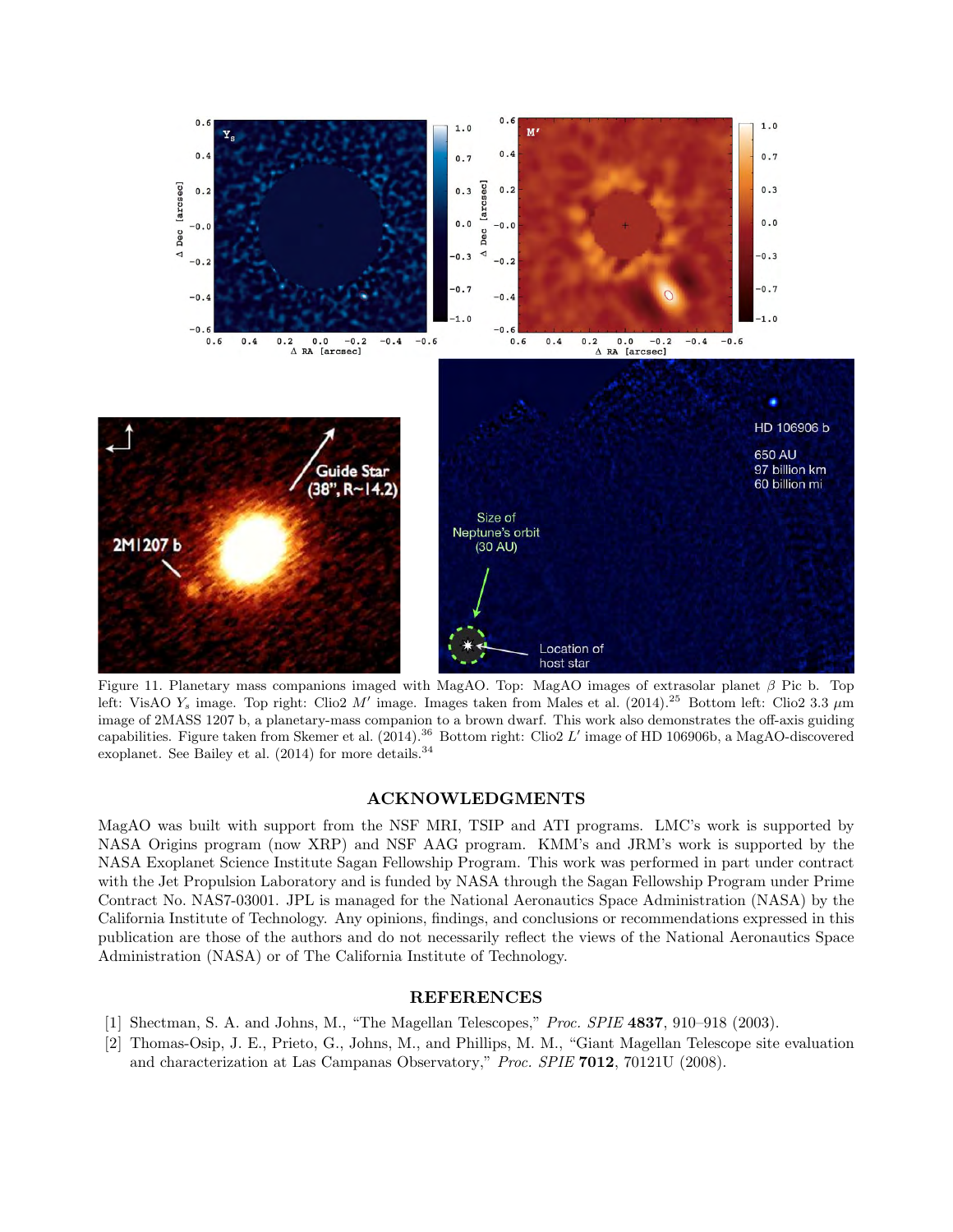- [3] Floyd, D. J. E., Thomas-Osip, J., and Prieto, G., "Seeing, Wind, and Outer Scale Effects on Image Quality at the Magellan Telescopes," PASP 122, 731–742 (2010).
- [4] Osip, D. J., Phillips, M. M., Palunas, P., Perez, F., and Leroy, M., "Magellan Telescopes operations 2008," Proc. SPIE 7016, 701609 (2008).
- [5] Esposito, S., Riccardi, A., Pinna, E., Puglisi, A., Quirós-Pacheco, F., Arcidiacono, C., Xompero, M., Briguglio, R., Agapito, G., Busoni, L., Fini, L., Argomedo, J., Gherardi, A., Brusa, G., Miller, D., Guerra, J. C., Stefanini, P., and Salinari, P., "Large Binocular Telescope Adaptive Optics System: new achievements and perspectives in adaptive optics," Proc. SPIE 8149, 814902 (2011).
- [6] Close, L. M., Gasho, V., Kopon, D., Hinz, P. M., Hoffmann, W. F., Uomoto, A., and Hare, T., "The Magellan Telescope adaptive secondary AO system," *Proc. SPIE* 7015, 70150Y (2008).
- [7] Close, L. M., Gasho, V., Kopon, D., Males, J., Follette, K. B., Brutlag, K., Uomoto, A., and Hare, T., "The Magellan Telescope Adaptive Secondary AO System: a visible and mid-IR AO facility," Proc. SPIE 7736, 773605 (2010).
- [8] Close, L. M., Males, J. R., Kopon, D. A., Gasho, V., Follette, K. B., Hinz, P., Morzinski, K., Uomoto, A., Hare, T., Riccardi, A., Esposito, S., Puglisi, A., Pinna, E., Busoni, L., Arcidiacono, C., Xompero, M., Briguglio, R., Quiros-Pacheco, F., and Argomedo, J., "First closed-loop visible AO test results for the advanced adaptive secondary AO system for the Magellan telescope: MagAO's performance and status," Proc. SPIE 84470, 84470 (2012).
- [9] Ragazzoni, R., "Pupil plane wavefront sensing with an oscillating prism," Journal of Modern Optics 43, 289–293 (1996).
- [10] Ragazzoni, R. and Farinato, J., "Sensitivity of a pyramidic Wave Front sensor in closed loop Adaptive Optics," A&A 350, L23–L26 (1999).
- [11] Close, L. M., Males, J. R., Follette, K. B., Hinz, P., Morzinski, K., Wu, Y.-L., Kopon, D., Riccardi, A., Esposito, S., Puglisi, A., Pinna, E., , Xompero, M., Briguglio, R., and Quiros-Pacheco, F., "Into the Blue: AO Science with MagAO in the Visible," Proc. SPIE 9148, paper #9148–56 (these proceedings) (2014).
- [12] Kopon, D., Close, L. M., Males, J. R., and Gasho, V., "Design, Implementation, and On-Sky Performance of an Advanced Apochromatic Triplet Atmospheric Dispersion Corrector for the Magellan Adaptive Optics System and VisAO Camera," PASP 125, 966–975 (2013).
- [13] Tozzi, A., Stefanini, P., Pinna, E., and Esposito, S., "The double pyramid wavefront sensor for LBT," Proc. SPIE **7015**, 701558 (2008).
- [14] Kopon, D., Close, L. M., and Gasho, V., "An advanced atmospheric dispersion corrector for extreme AO," Proc. SPIE 7015, 70156M (2008).
- [15] Males, J. R., Close, L. M., Guyon, O., Morzinski, K., Puglisi, A., Hinz, P., Follette, K. B., Monnier, J., Tolls, V., Rodigas, T. J., Weinberger, A., Boss, A., Kopon, D., Wu, Y.-L., Esposito, S., Riccardi, A., Xompero, M., Briguglio, R., and Pinna, E., "Direct Imaging of Exoplanets in the Habitable Zone with Adaptive Optics," *Proc. SPIE* **9148**, paper  $\#9148-69$  (these proceedings) (2014).
- [16] Riccardi, A., Xompero, M., Zanotti, D., Busoni, L., Del Vecchio, C., Salinari, P., Ranfagni, P., Brusa Zappellini, G., Biasi, R., Andrighettoni, M., Gallieni, D., Anaclerio, E., Martin, H. M., and Miller, S. M., "The adaptive secondary mirror for the Large Binocular Telescope: results of acceptance laboratory test," Proc. SPIE **7015**, 701512 (2008).
- [17] Riccardi, A., Xompero, M., Briguglio, R., Quirós-Pacheco, F., Busoni, L., Fini, L., Puglisi, A., Esposito, S., Arcidiacono, C., Pinna, E., Ranfagni, P., Salinari, P., Brusa, G., Demers, R., Biasi, R., and Gallieni, D., "The adaptive secondary mirror for the Large Binocular Telescope: optical acceptance test and preliminary on-sky commissioning results," *Proc. SPIE* 7736, 77362C (2010).
- [18] Martin, H. M., Brusa Zappellini, G., Cuerden, B., Miller, S. M., Riccardi, A., and Smith, B. K., "Deformable secondary mirrors for the LBT adaptive optics system," Proc. SPIE 6272, 62720U (2006).
- [19] Biasi, R., Andrighettoni, M., Veronese, D., Biliotti, V., Fini, L., Riccardi, A., Mantegazza, P., and Gallieni, D., "LBT adaptive secondary electronics," Proc. SPIE 4839, 772-782 (2003).
- [20] Quirós-Pacheco, F., Busoni, L., Agapito, G., Esposito, S., Pinna, E., Puglisi, A., and Riccardi, A., "First light AO (FLAO) system for LBT: performance analysis and optimization," Proc. SPIE 7736, 77363H (2010).